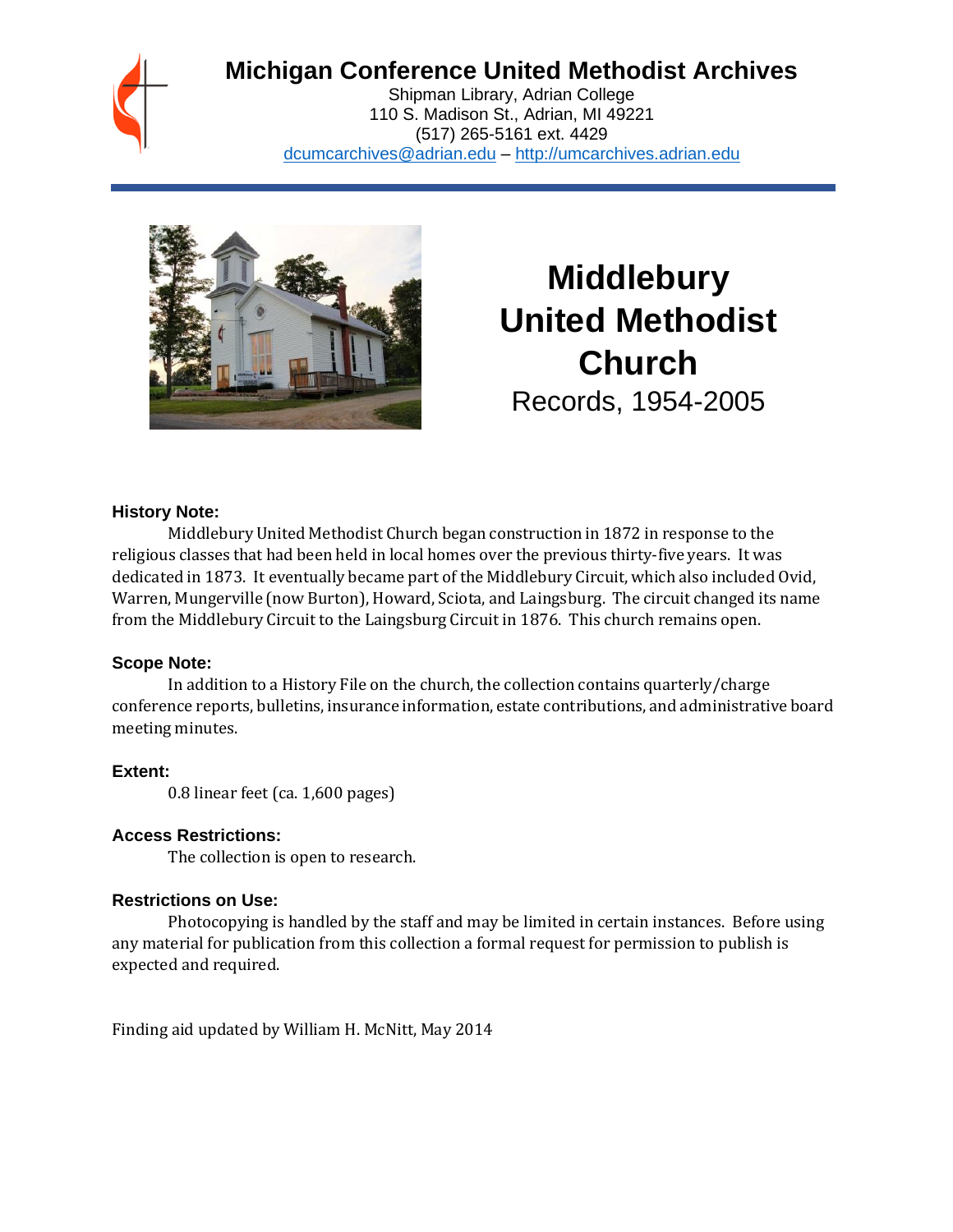#### **Appointments List**

- 1857-1858: Elisha C. Wright
- 1858-1859: Elisha E. Caster & Henry W. Hicks
- 1859-1861: William M. Triggs
- 1861-1862: Jesse B. Russell
- 1862-1863: To be supplied
- 1863-1864: Joseph B. Varnum
- 1864-1865: Flavel Brittan
- 1865-1867: Josiah G. Morgan
- 1867-1868: Alfred Allen
- 1868-1869: Thomas G. Omans
- 1869-1870: Albert B. Clough
- 1870-1872: Nathan W. Pierce
- 1872-1874: Samuel Bird
- 1874-1876: Joel B. Goss
- 1876-1879: George M. Lyon
- 1879-1881: John H. McIntosh
- 1881-1884: N. [Norton](http://umcarchives.adrian.edu/clergy/clarknn.php) Clark
- 1884-1885: Oscar W. Willit
- 1885-1888: Alva G. Blood
- 1888-1889: Frank L. Osborne
- 1889-1890: George S. Wier
- 1890-1892: Paul DesJardins
- 1892-1894: Gilbert C. Squire
- 1894-1898: Justus A. Rowe
- 1898-1902: DeWitt C. Challis
- 1902-1907: Manley P. Karr
- 1907-1910: Fred I. Walker
- 1910-1914: Lewis H. Stevens
- 1914-1916: Dow D. Nagle
- 1916-1920: George Wesley Wright
- 1920-1922: Fred H. Townsend
- 1922-1925: Fred Matthews
- 1925-1931: Grant W. Sower
- 1931-1932: James J. Pearson
- 1932-1935: Arthur C. Thompson
- 1935-March 1943: William J. Robinson
- March 1943-1946: Herbert N. Hichens
- 1946-1949: Ralph W. Brown
- 1949-1954: Carl M. Kilmer
- 1954-1956: Robert E. Duff
- 1956-1957: Max Rauschenberger
- 1957-1969: Beatrice Townsend
- 1969-1972: Dale Ferris
- 1972-1977: Brian D. Kundinger
- 1977-1982: David K. Koski
- 1982-1986: L. Michael Pearson
- 1986-1990: Harold E. Weemhoff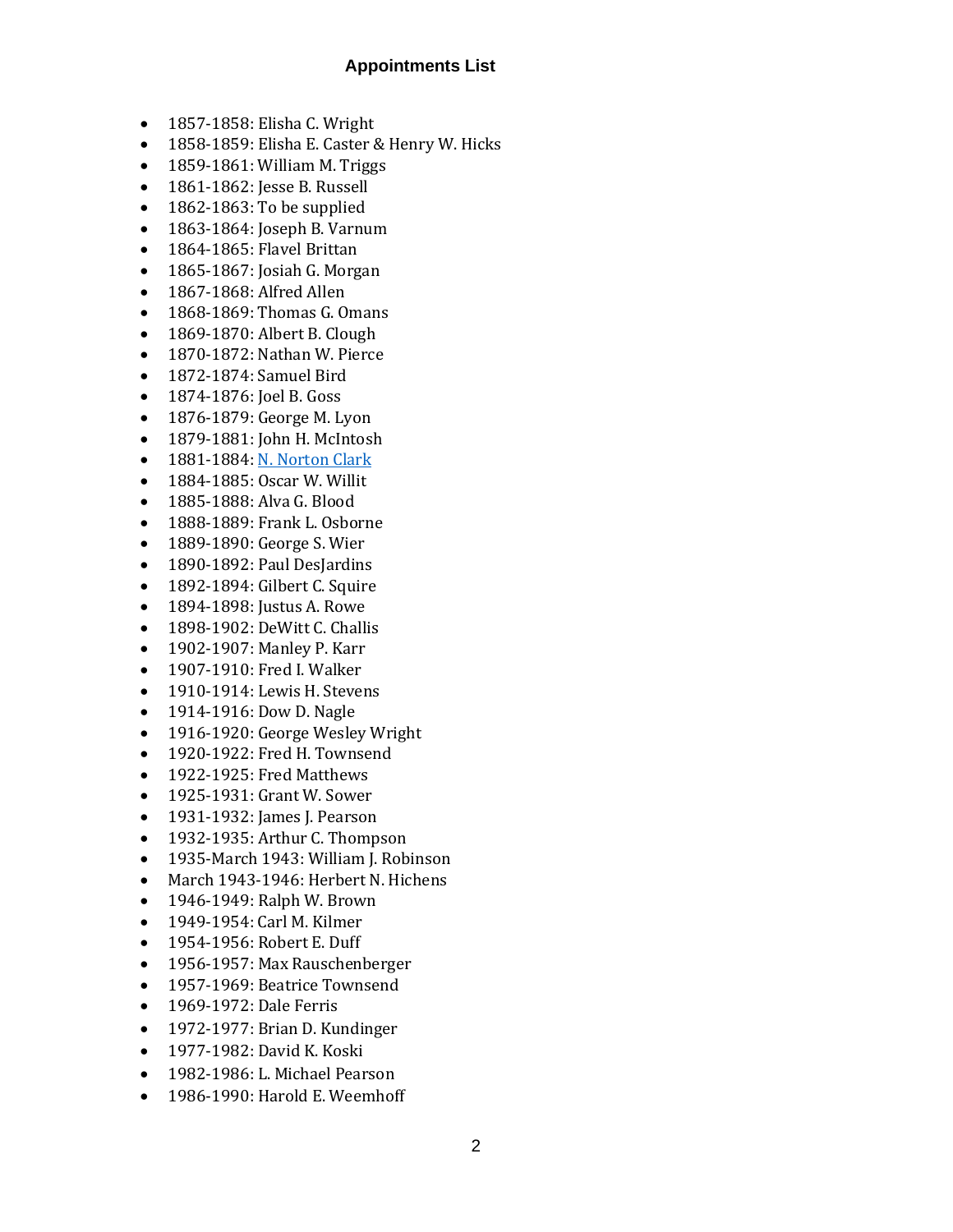### **Appointments List**

- 1990-1993: Robert J. Easlick
- 1993-1996: J. Robert Anderson
- September 1996-1998: Nancy L. Bessemer
- 1998-2003: Weatherly A. Burkehead Verhelst
- 2003-2006: J. Gordon Schleicher
- January 2007-December 2008: Carl R. Cooke
- January 2009-April 2010: Norman R. Beckwith Jr.
- May 2010-2015: Don Wentz
- October 2015-2018: Joyce Wallace
- 2018-Present: Melanie S. Young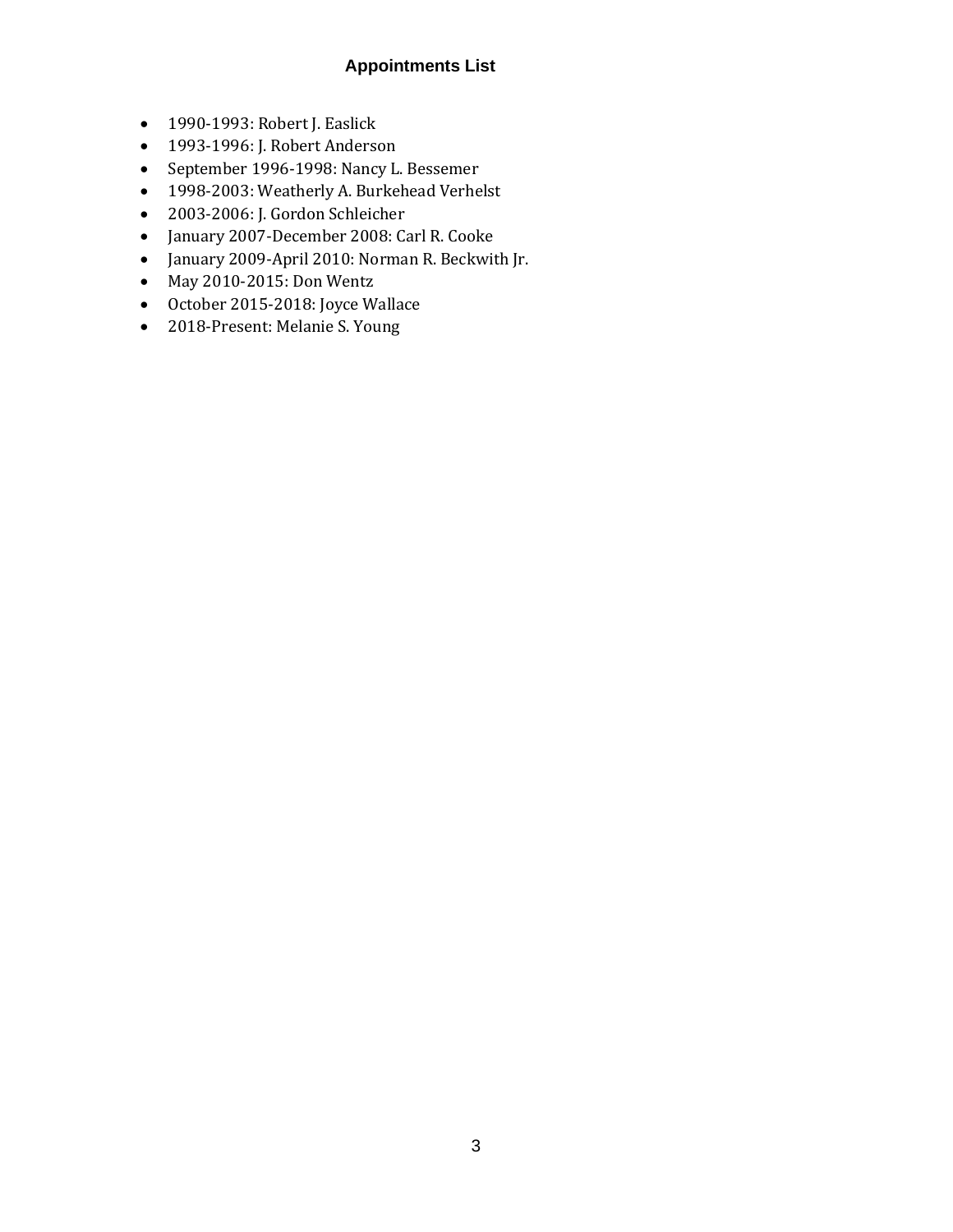#### **Contents List**

**Container Contents**

#### **Box 1 Middlebury**

- Administrative Board Meeting Minutes
	- $0 \quad 1960$
	- o 1966-1970
	- o 1971-1974
	- o October 1981-December 1987
	- o January 1988-December 1995
	- o January 1996-January 1999
- Apportionments, 1963-1973
- Bazaars/Smorgasbords/Pig Roasts, 1997-2006
- Bulletins, 2004-2005
- Charge Conference Reports
	- o 1970
	- o 1971
	- o 1973
	- o 1974
	- o 1975
	- o 1976
	- o 1977
	- o 1978
	- o 1979
	- o 1980
	- o 1981
	- o 1982
	- o 1983
	- o 1984
	- o 1985
	- o 1986
	- o 1987
	- o 1988
	- o 1989
	- o 1990
	- o 1991
	- o 1992
	- o 1993
	- o 1995
	- o 1996
	- o 1997
	- o 1998
	- o 1999
	- o 2003
	- o 2004